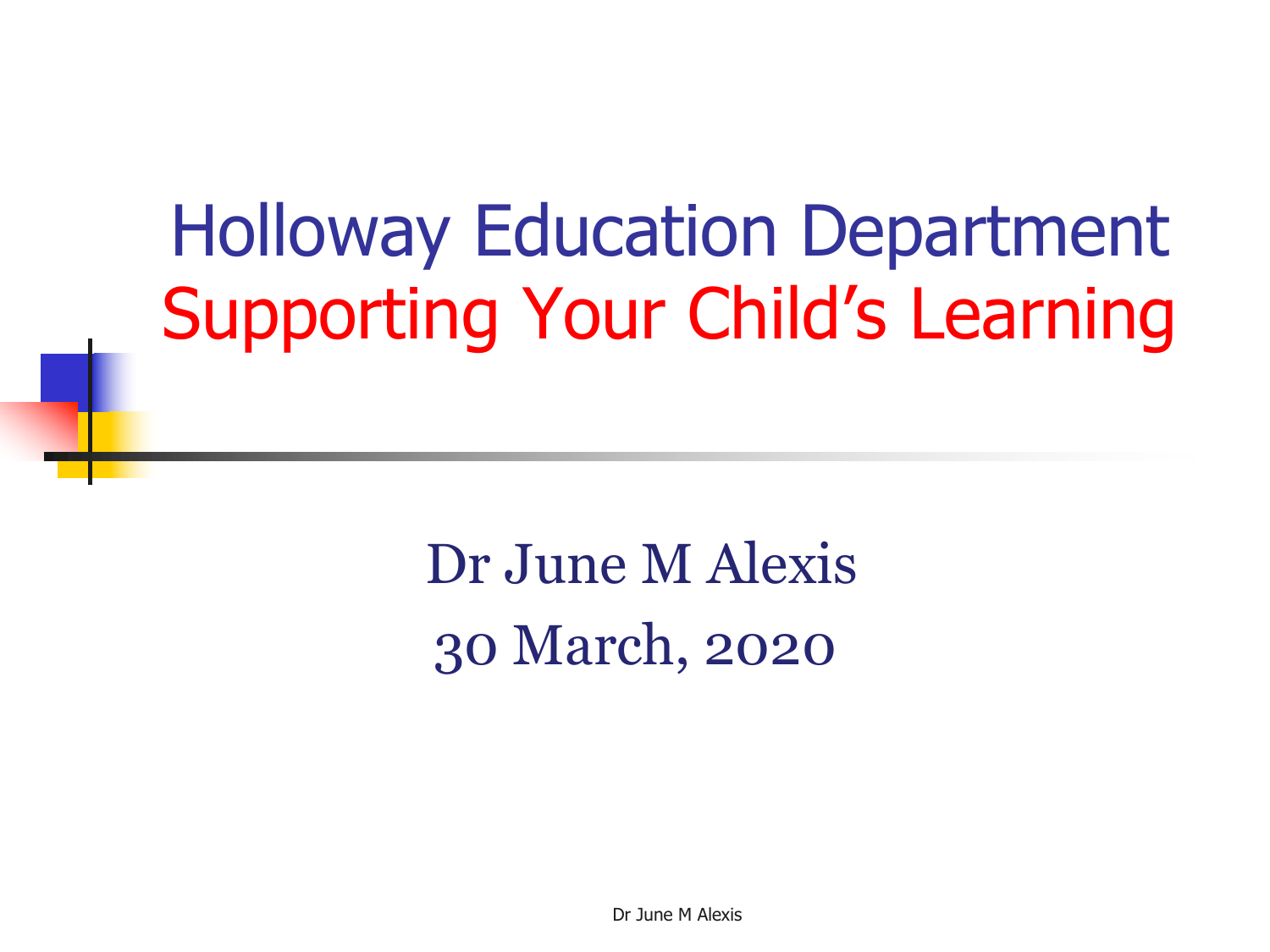### **Dr June Alexis**

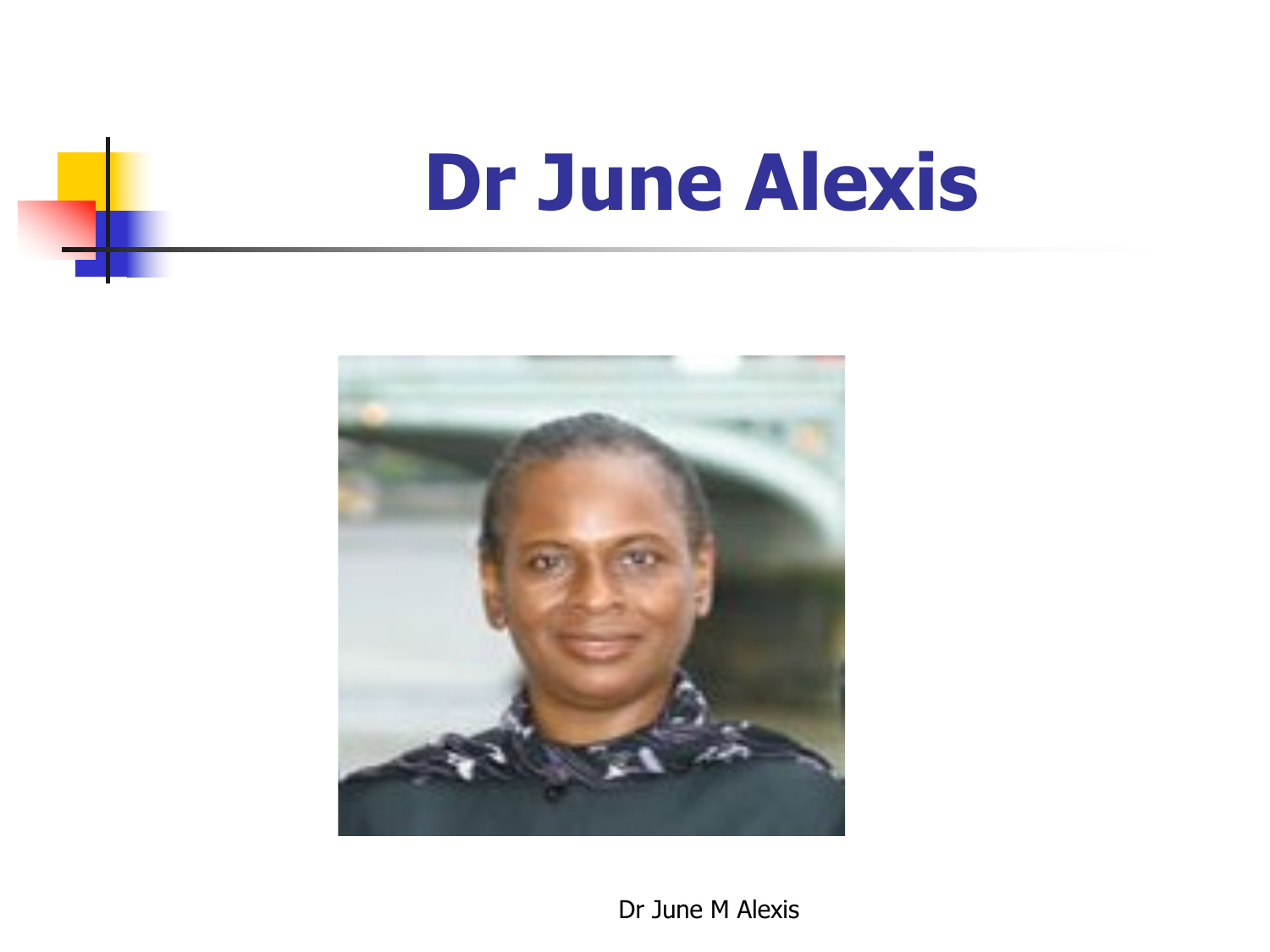### Introduction

- **n** Parents should make every effort to give support to their children's learning at home, especially at this very difficult time, by creating an environment in the home that is conducive to learning.
- **n** This should encompass a sense of belonging, and a loving, supportive, stable and secure home.
- It is important for parents to know and be aware of their children's learning styles.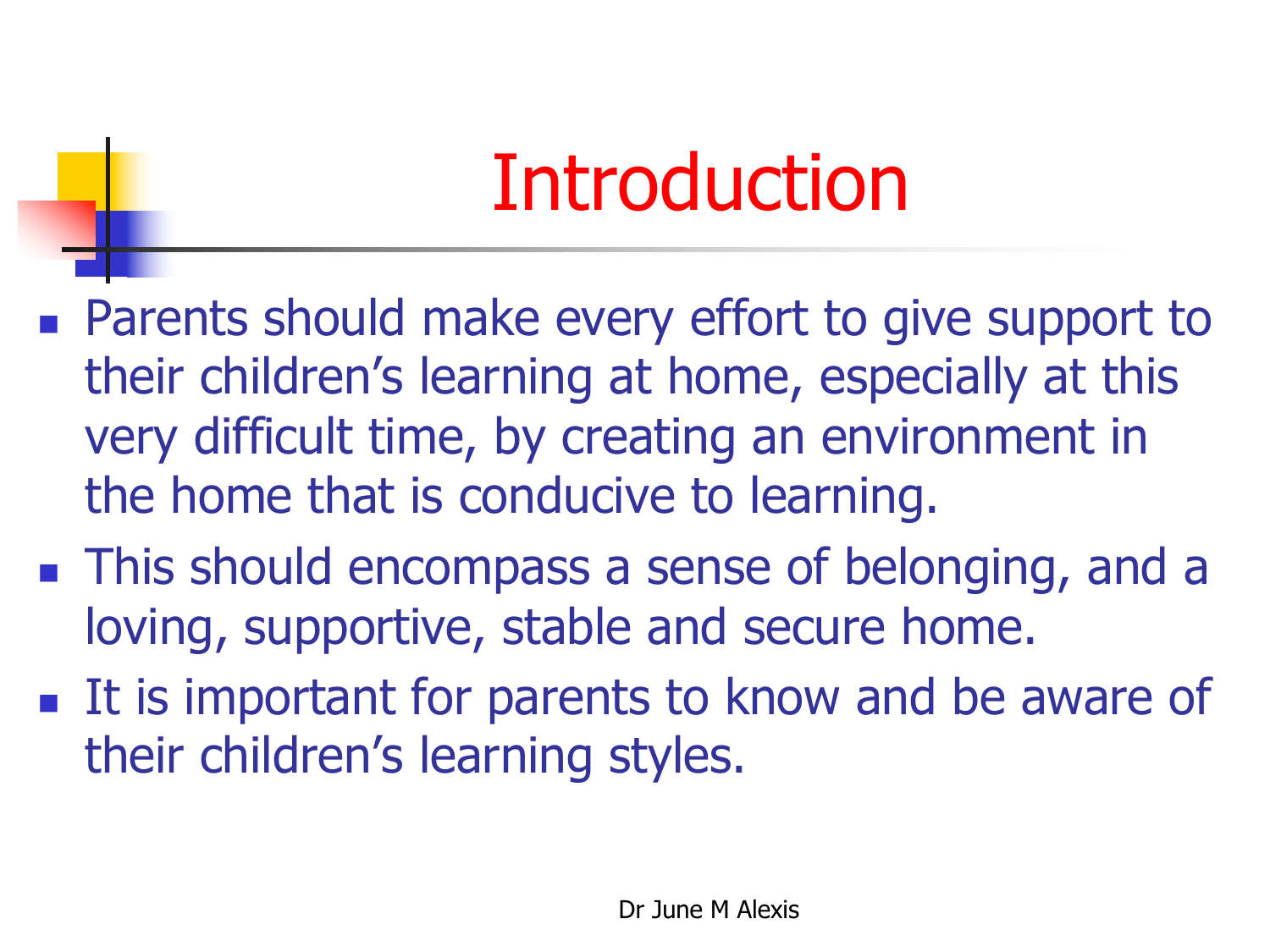# Learning Styles

- Just as a child develops his/her personality, so does s/he develops a learning style.
- $\blacksquare$  A learning style refers to the means by which a child acquires information best.
- **n** As children become older they develop a more structured learning style.
- **n** Generally, students tend to favour one learning style more than another, however, most people use a combination of two or maybe even three different styles.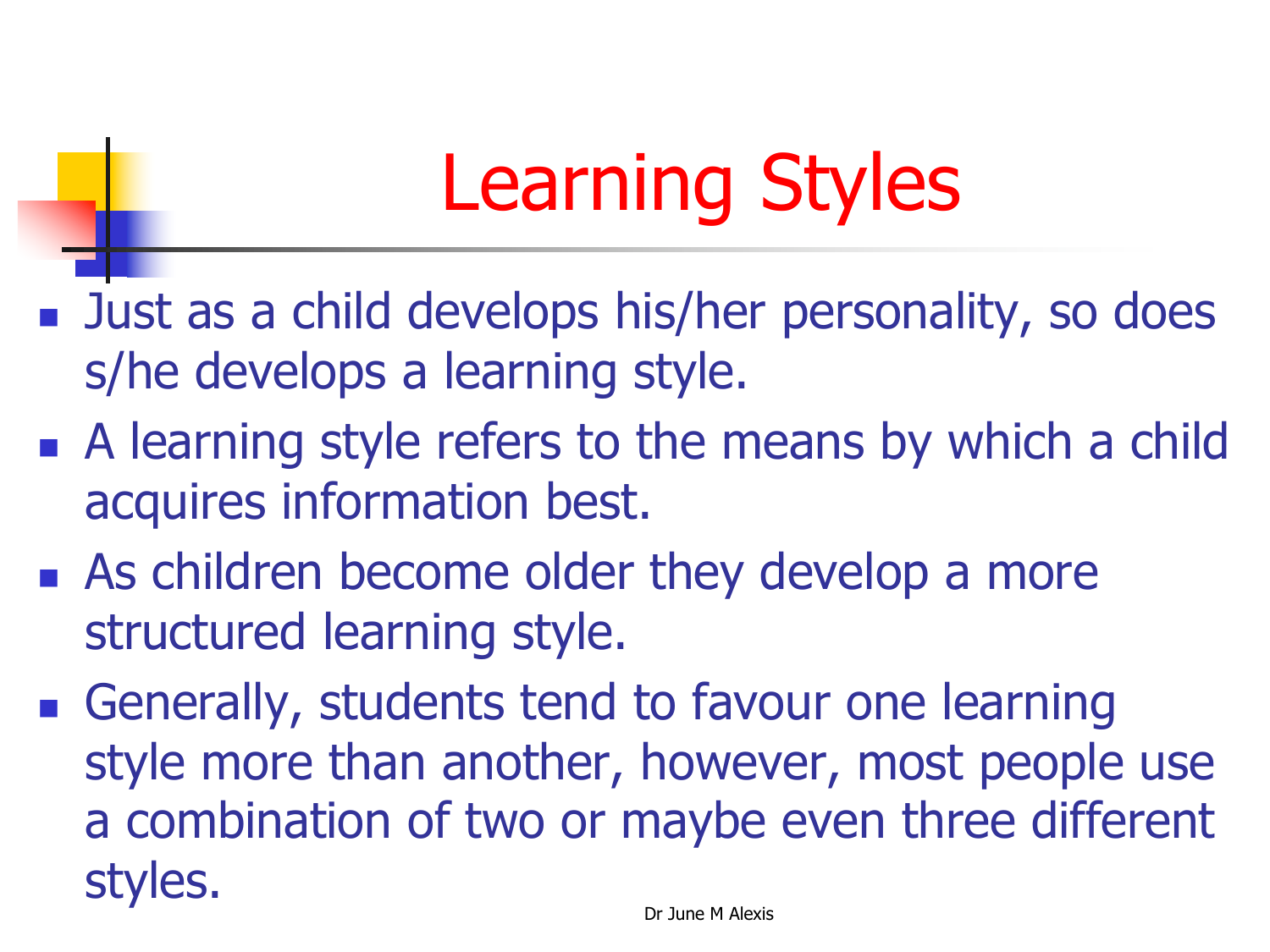# Three Learning Styles

- **n** There are three main types of learning styles:
- **n Visual Learner:** learns by seeing
- **n Auditory Learner:** learns by listening attentively
- **n Kinaesthetic Learner:** learns where there are opportunities to practise (physically) new skills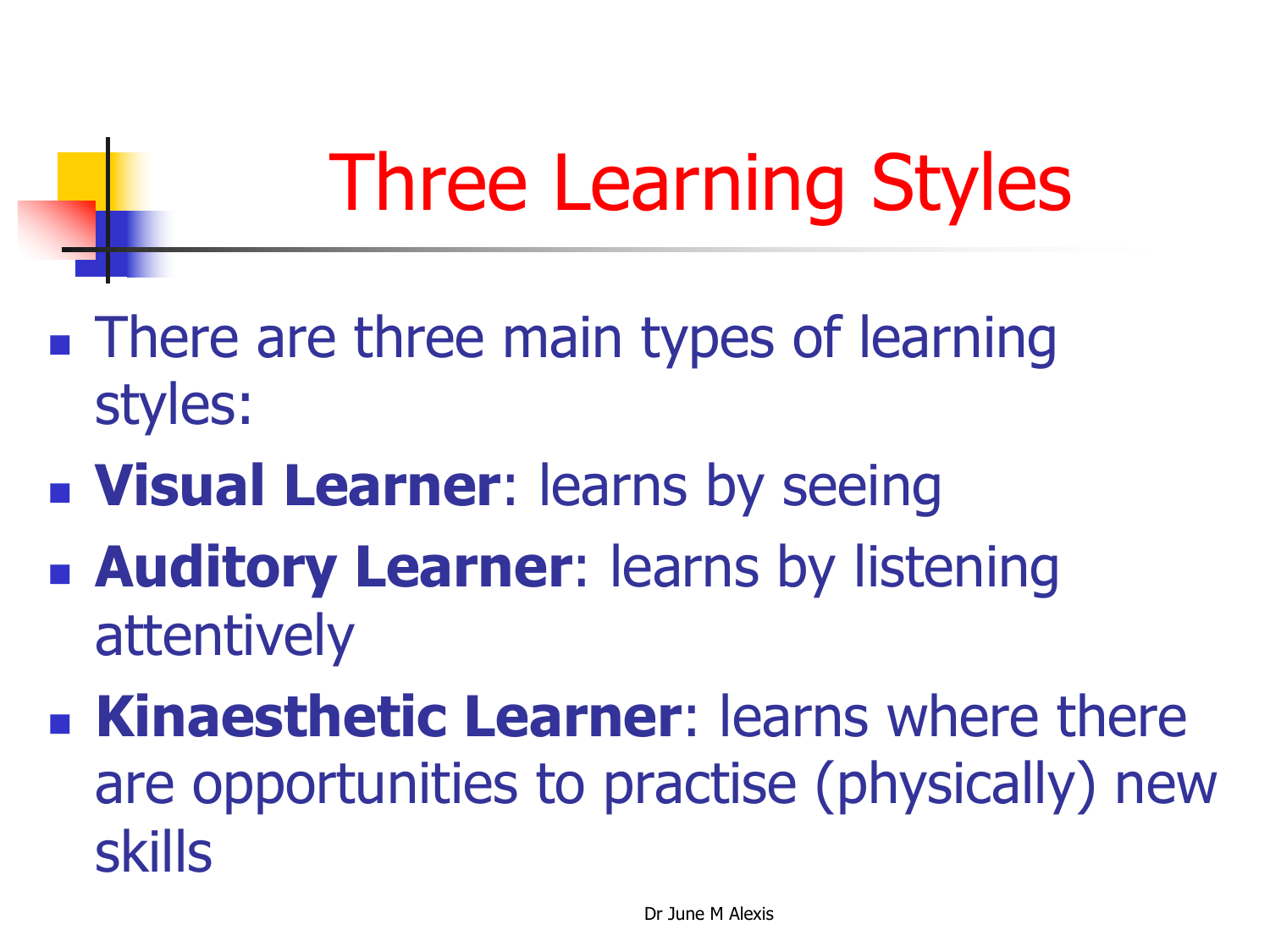#### Visual Learner

<sup>n</sup> **Visual Learners:** These are children who understand and learn best when **information is presented to them visually**. Seeing information helps these students visualize concepts taught.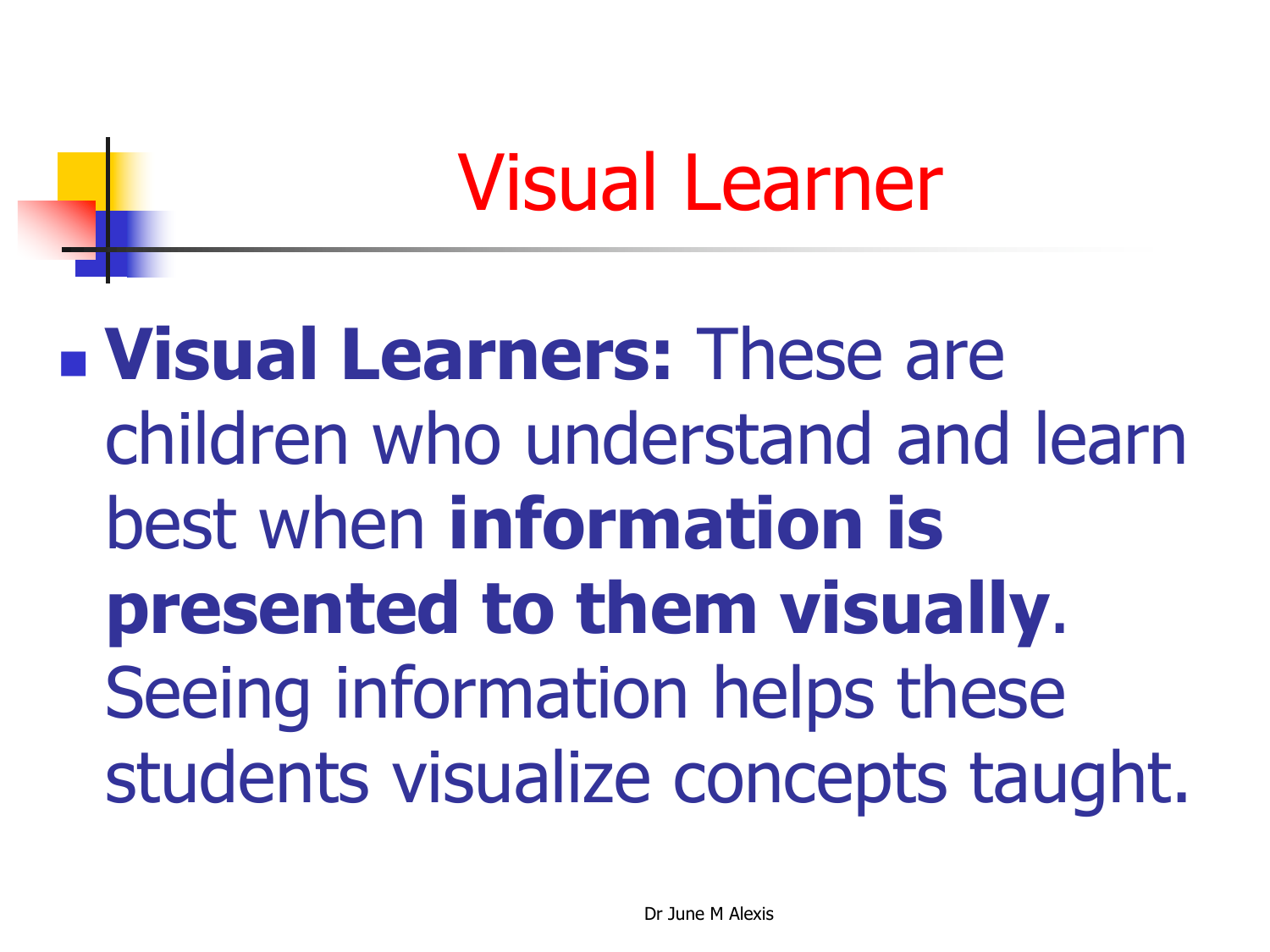# Auditory Learner

**n Auditory Learners: These are** students who understand and learn best when **information is presented to them in an auditory manner.**  Hearing information helps these students internalize concepts taught.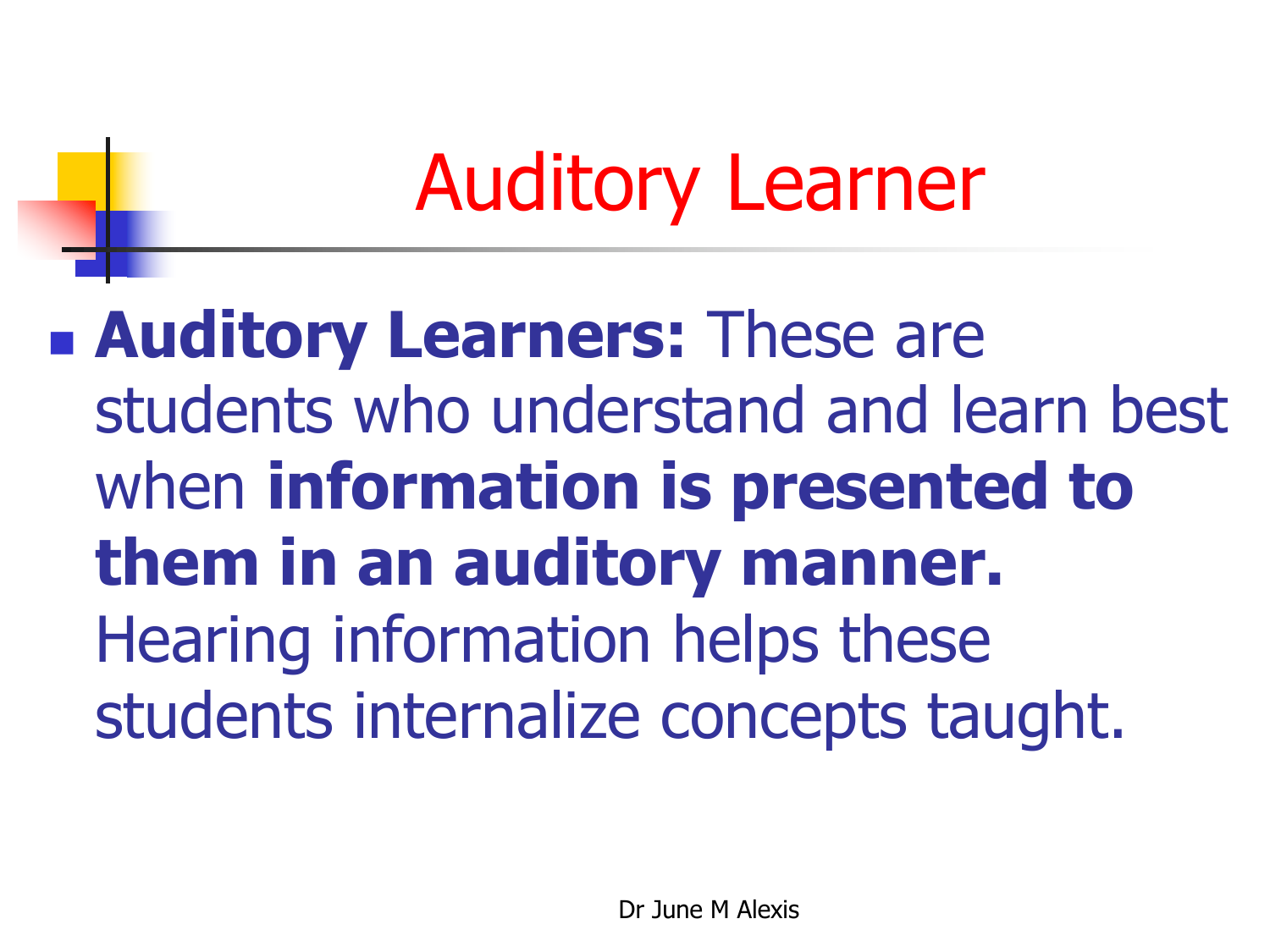#### Kinaesthetic Learner

<sup>n</sup> **Kinaesthetic Learners:** These students understand and **learn best by doing tasks that are designed to bring out concepts and meanings.** 

**u.** Using their hands or bodies helps these students experience the concepts taught.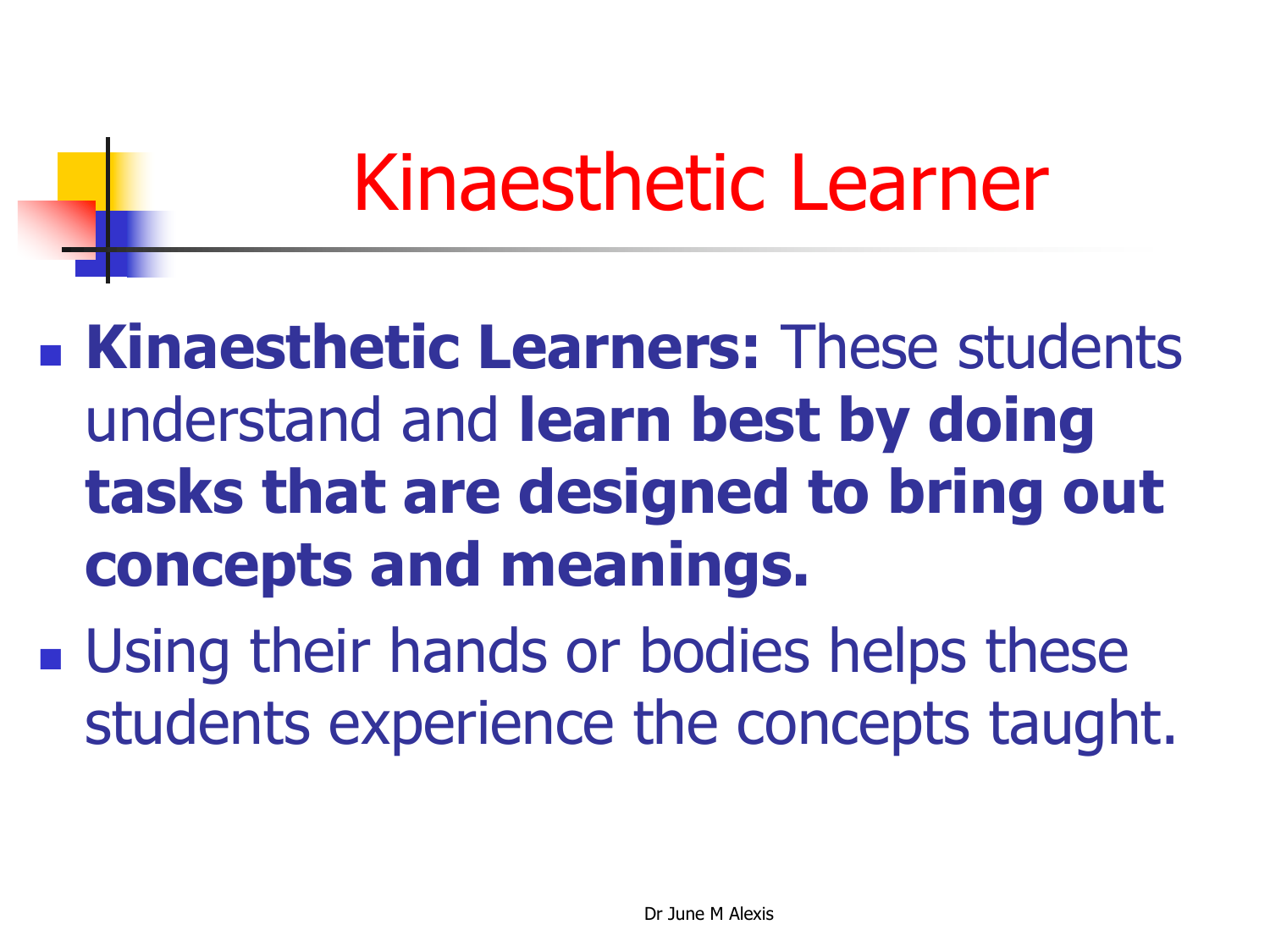# Points to Note

- Children receive information through these three channels all day long and as children get older and develop, one channel will easily facilitate acquisition better than the others.
- **Notainary 19 Some students can have a mixture of styles** and learn in all of the ways mentioned, each child will most likely have one style that is dominant for taking in new learning information.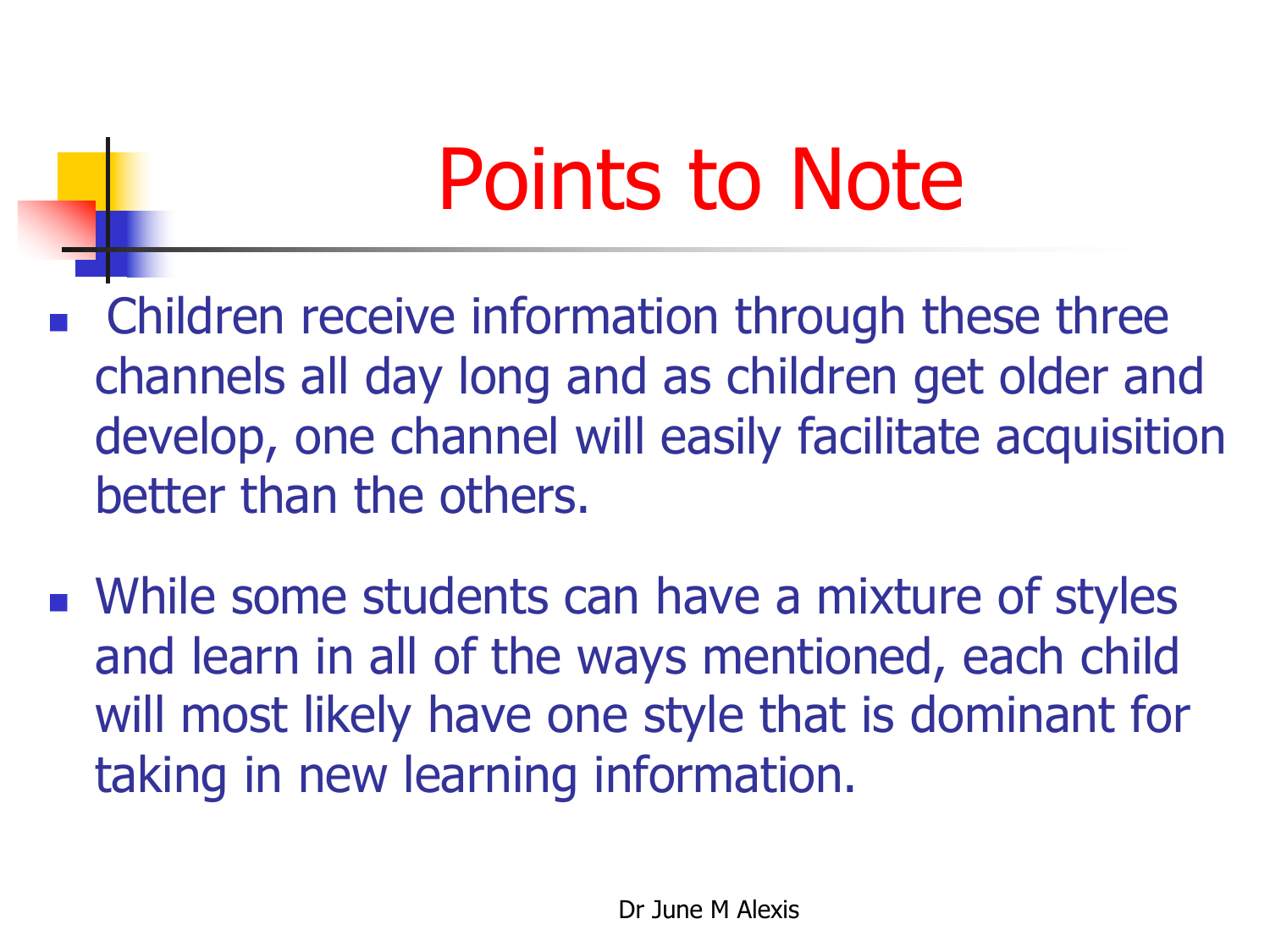### Points to Note cont'd

**n** Understanding these range of styles will help facilitate learning and help parents have a better idea of how to help their children with their learning.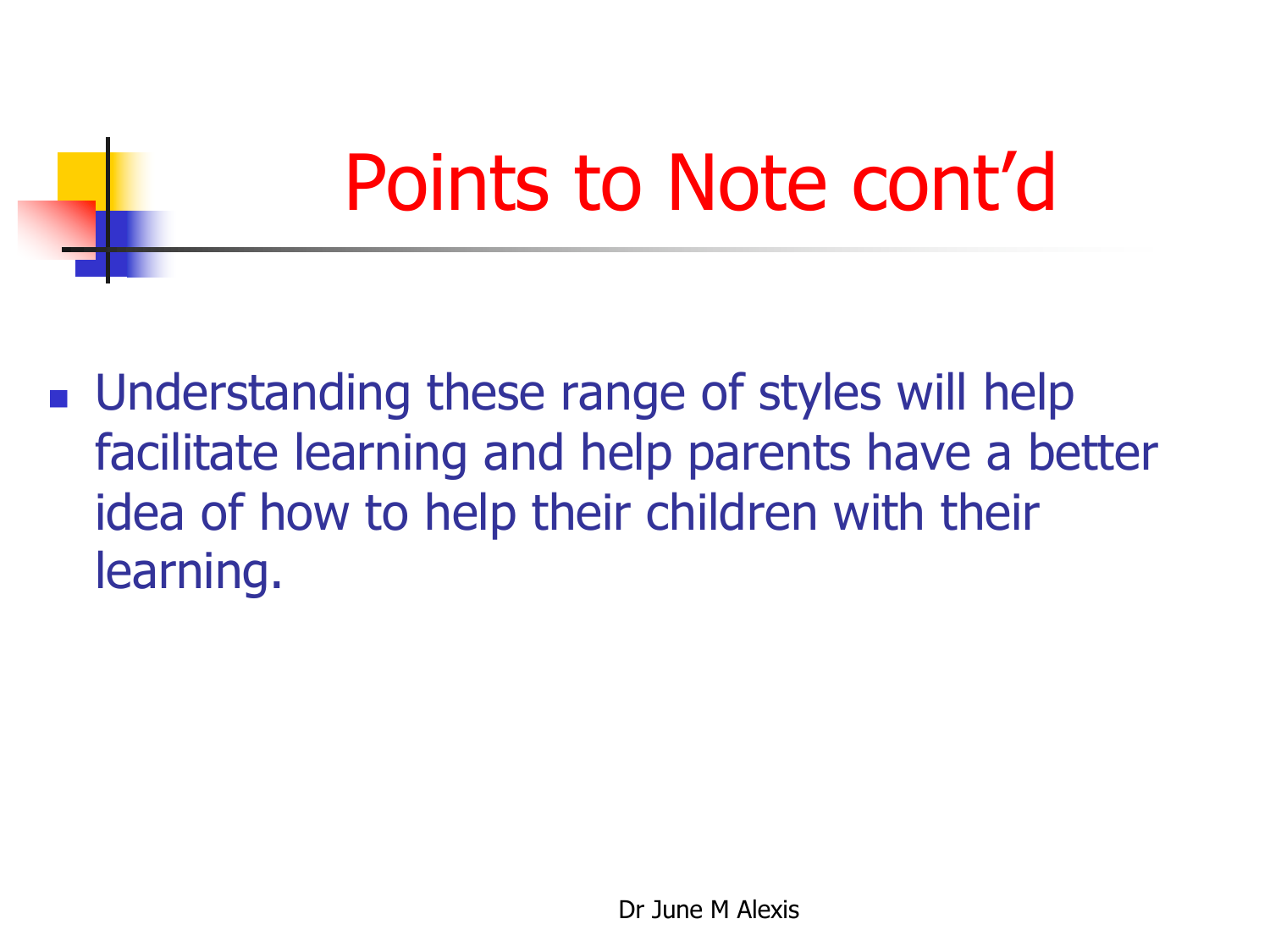#### Working with Your Child at Home

- **Helping your child become a good reader is** the single most important thing that parents can do to help their children succeed in their learning.
- **n** The importance of reading must be continually reinforced in the home. Reading helps in all areas of the school curriculum; it is the key to lifelong learning.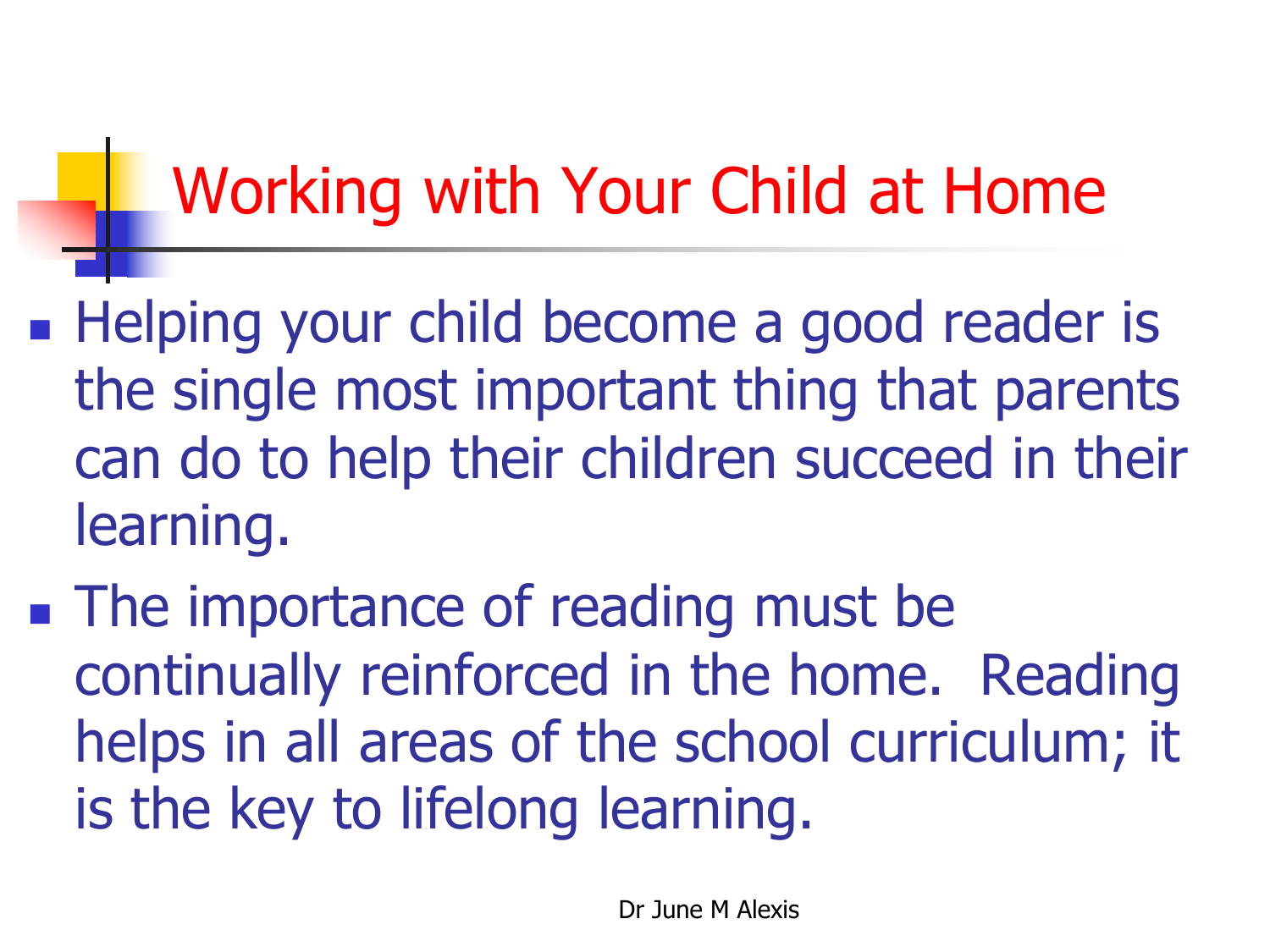# Reading

- **Homes should have a variety of books to help their** children with their learning, develop their general knowledge, read for pleasure and a variety of texts that can support them with their academic learning at school.
- **Reading helps with spelling, punctuation, grammar,** sentence structure, vocabulary building and of course increase knowledge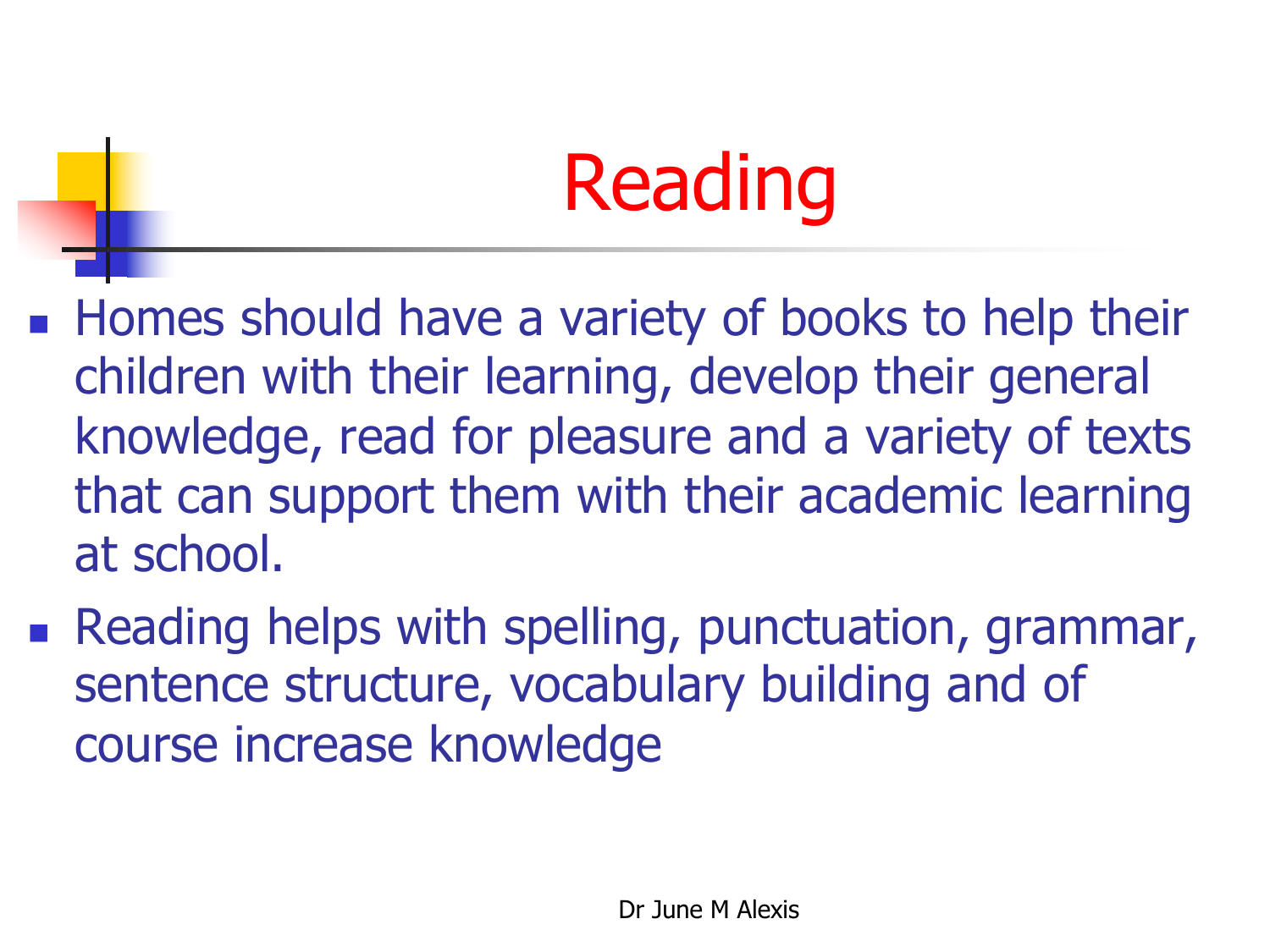# Reading cont'd

**Reading a good quality newspaper should** also be encouraged and similarly playing board and word games will give a rich variety in activities, which are beneficial and good practice for young people.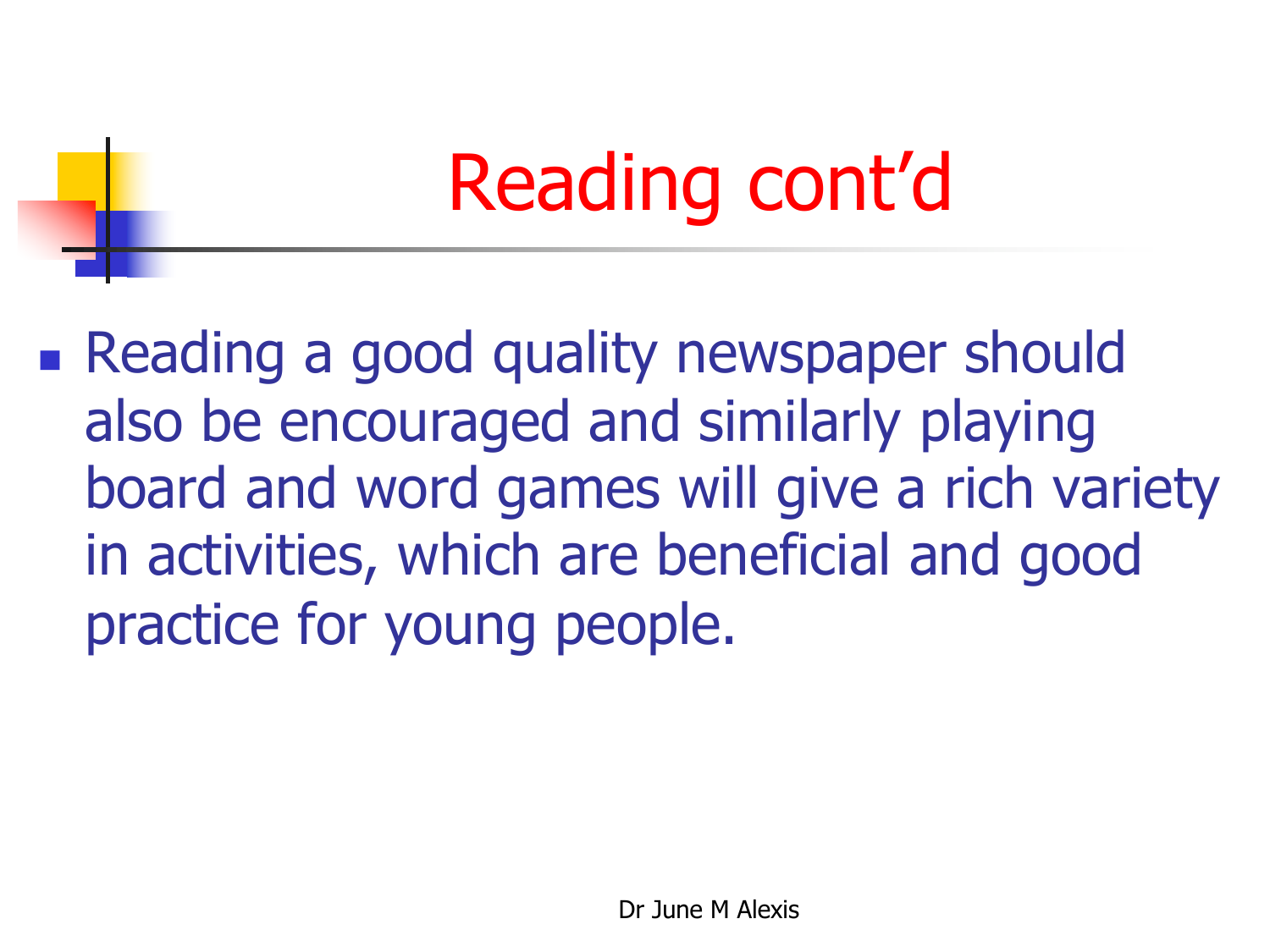# **Spellings**

- **n** Parents can help/support their children in improving the quality of their work. For example, a child might have difficulty with spelling.
- A parent can note down the spelling errors and give the child spelling tests, not just on the words they get wrong but other words also, especially those that are commonly misspelt such as 'business', 'necessary', 'believe' 'humour', 'disappear', 'dissolve' 'receive', 'persuade', 'harass', 'category', 'criticize', 'separate'.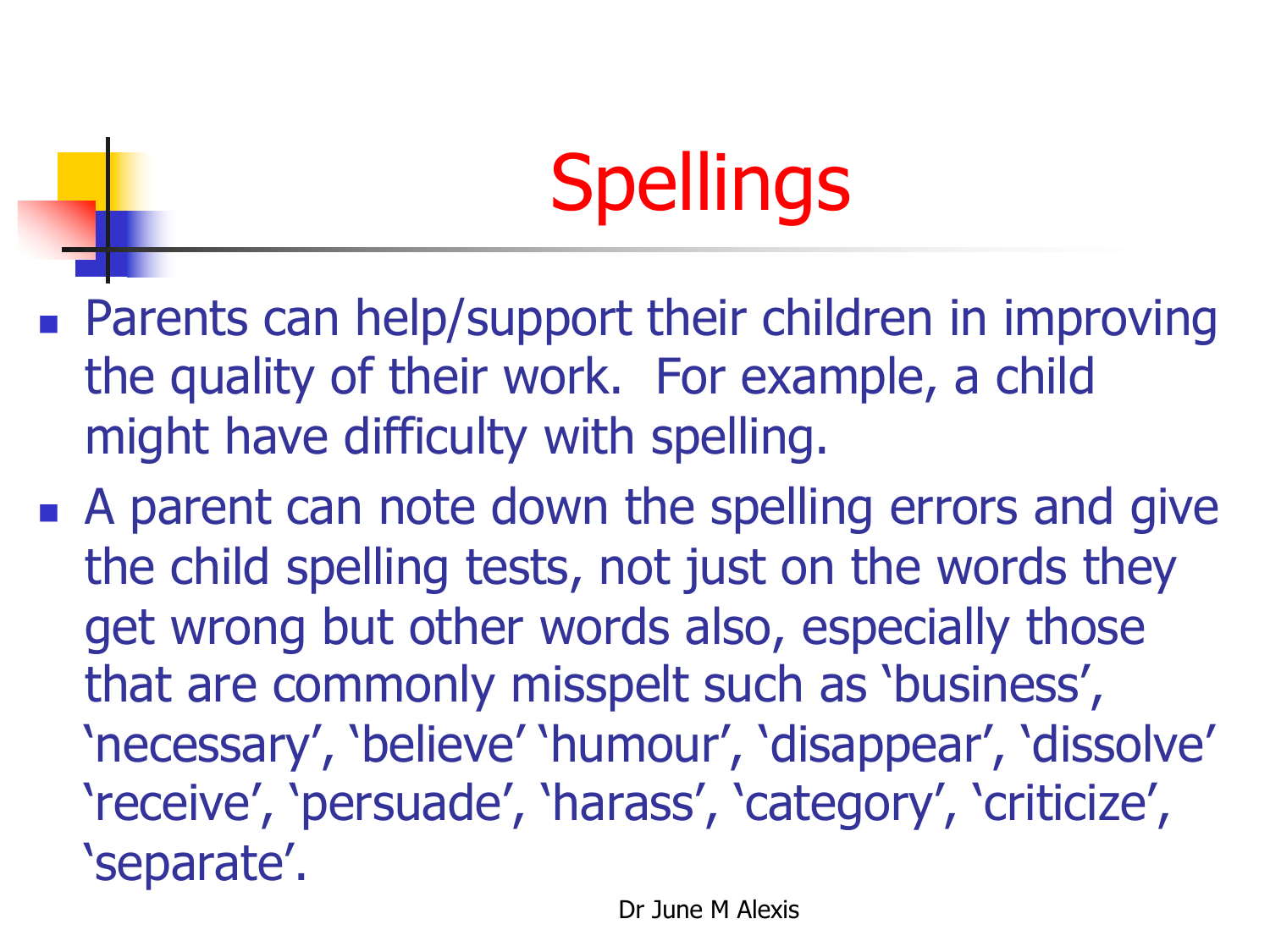# Spellings cont'd

■ Furthermore, parents could also give spelling on a theme once each week for example words ending with 'ance', and 'ence'; words with double letters, words with 'ei' and 'ie' etc.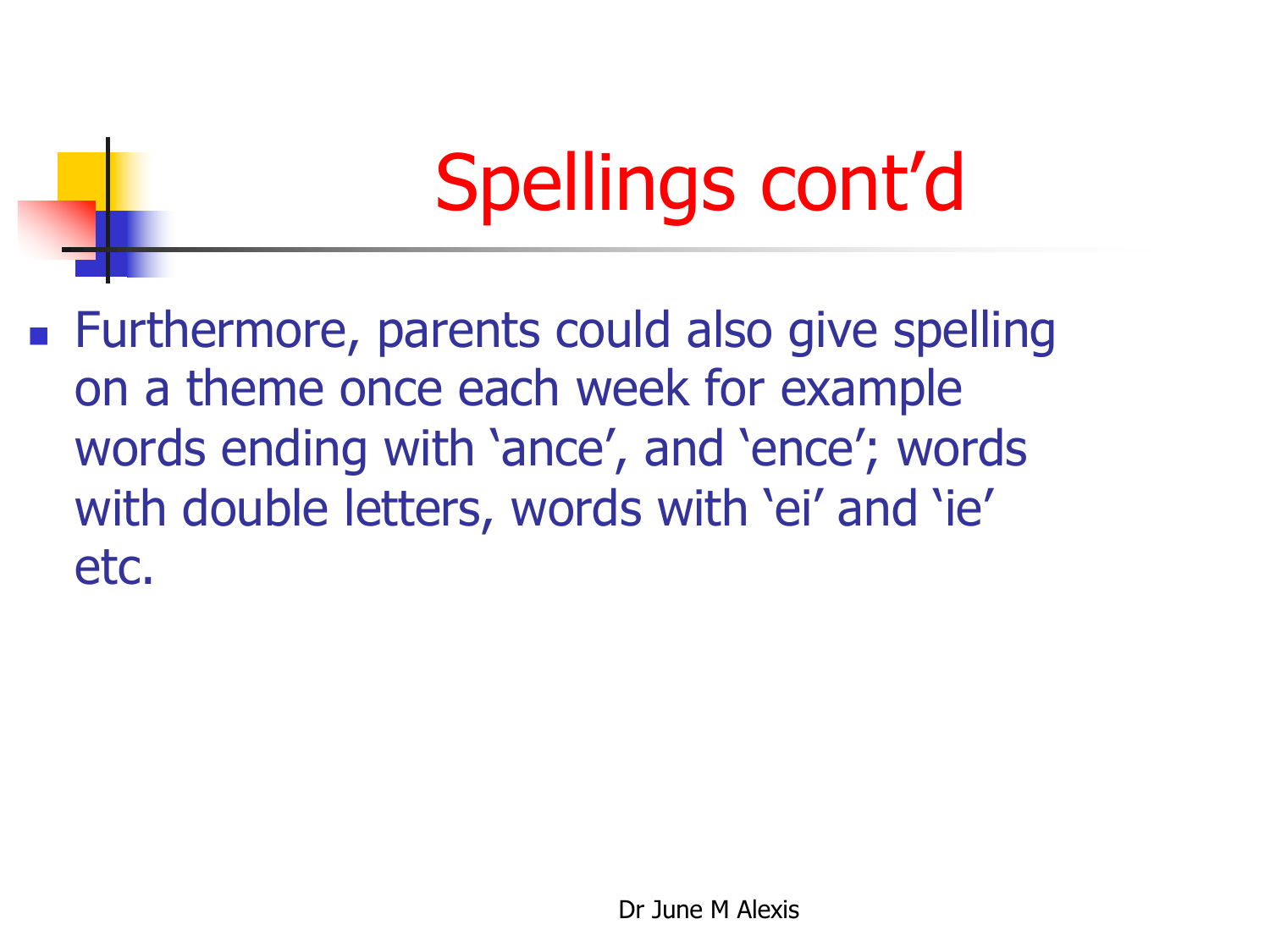# Writing

- Every piece of writing must be structured into paragraphs.
- Each piece of writing must have: 1. an introduction; 2. Developments/Body( different paragraphs related to the subject writing about; and 3. a conclusion.
- **n** The introduction where you shows that you understand the task state the way you are going to respond to the task.
- **n The Development** is where each key point is developed and discussed in separate paragraphs to create the body of the piece of writing.
- **n The Conclusion** is where the main points are summarised and the writer can give his/her own opinion on the subject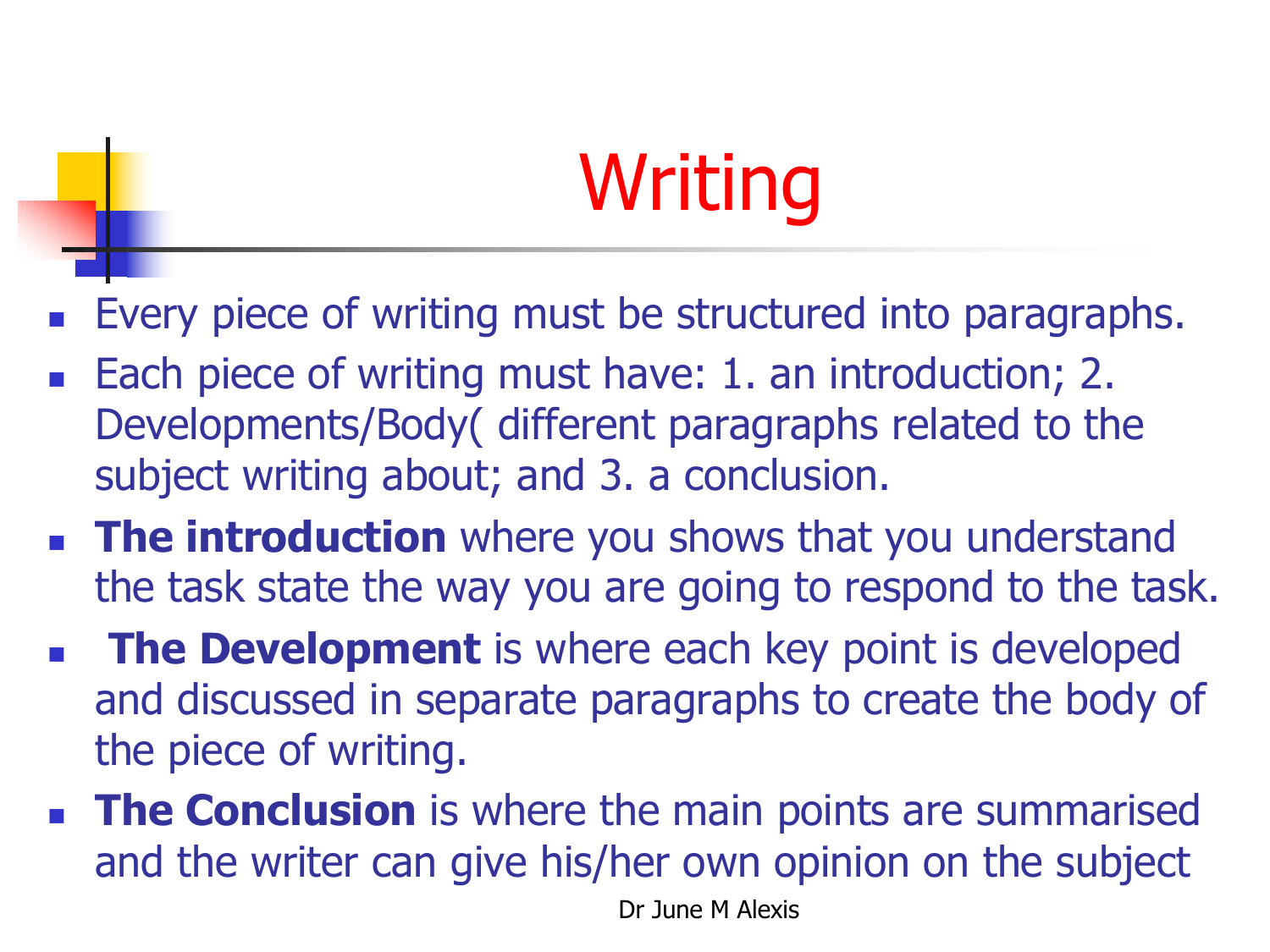### Punctuation Marks

■ Using punctuation marks correctly. : Examples . Full stop at the end of a complete sentence, ! To express sudden emotions or surprise, ""speech marks, to show when someone is speaking, ? when a question is asked, : something else is to follow, () give added information and must be used in pairs.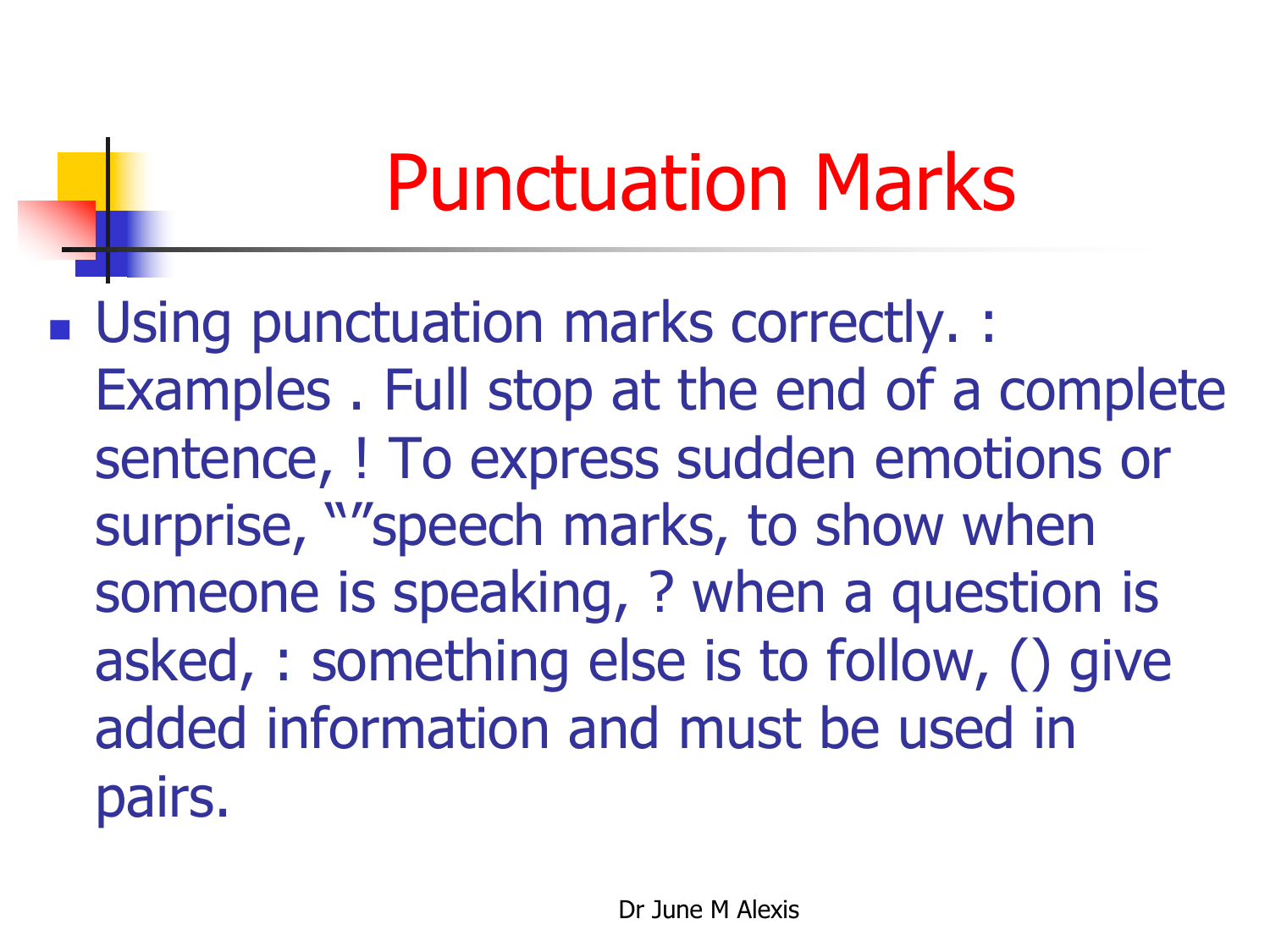#### Maths

**Encourage your child to learn their timetables**; **measurement**, e.g. length, area, mass, capacity; time, days in months, **maths symbols**, e.g.  $+$ ,  $<$ ,  $\%$ ; maths **abbreviations**, e.g. cm=centimetre, m=metre, g=gram; **fractions**, e.g. 1/2, ¾, 4/5; **decimals**, e.g. 0.5, 0.75, 0.8;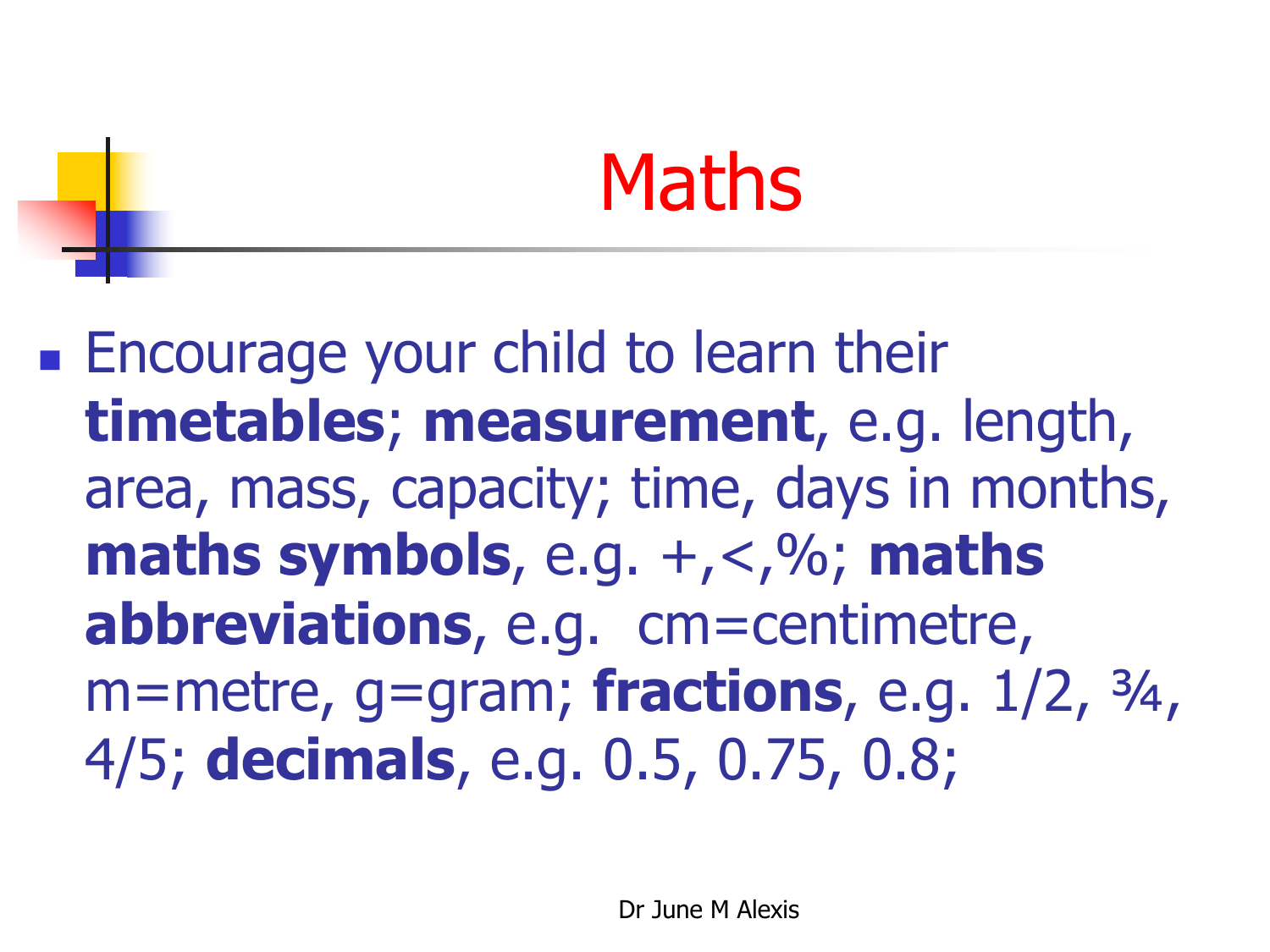### Maths cont'd

<sup>n</sup> **Percentages**, e.g. 50%, 75%, 80%; **angles**, e.g. acute, obtuse; **triangles**, e.g. right-angle, equilateral; **3D objects**, cube, sphere; **square numbers**; **cube numbers**; **polygons**, e.g. pentagon, octagon; **prime numbers**: 2, 11, 29, 37, 43, 59.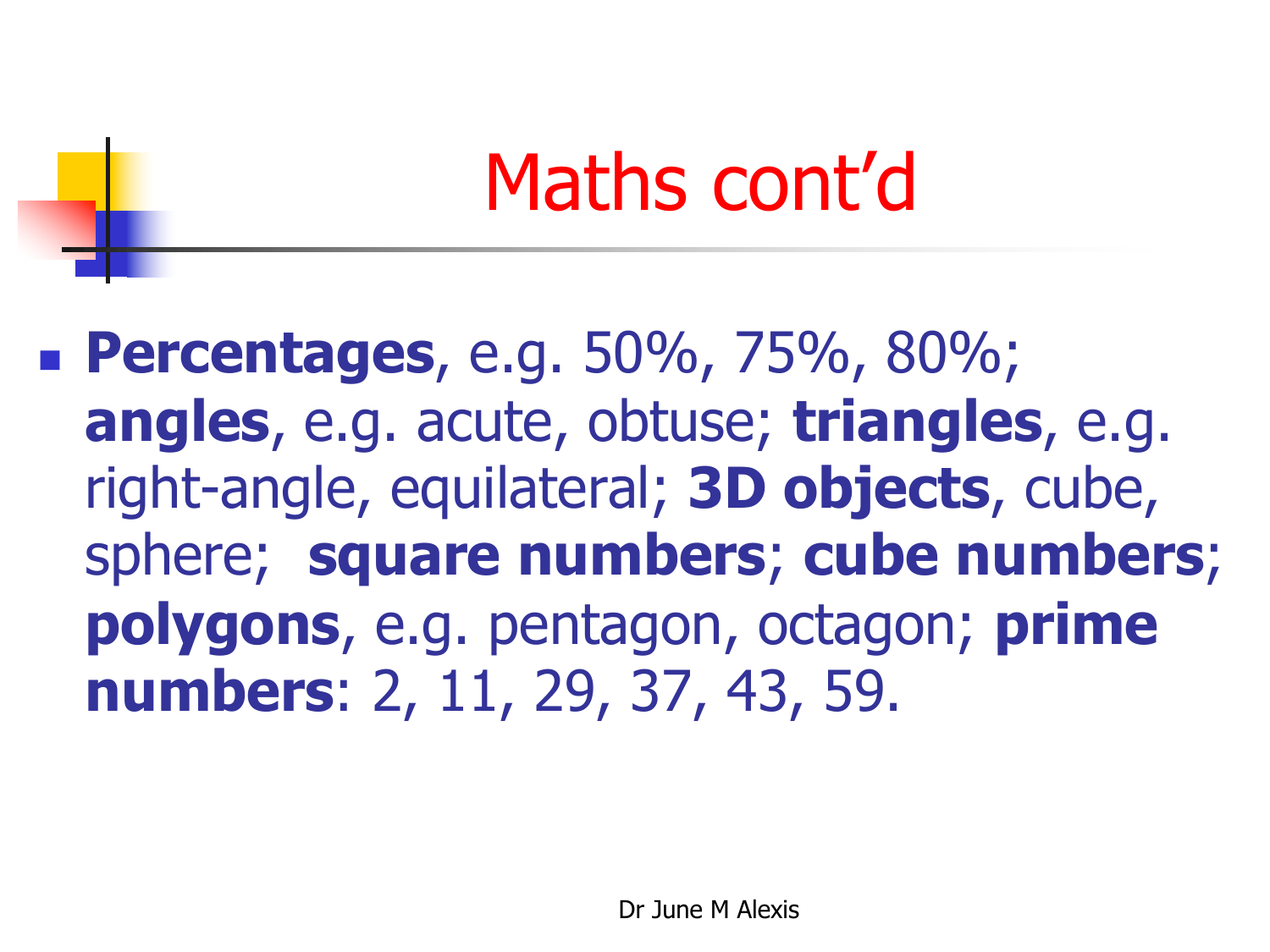# **Conclusion**

**n** Children should see their parents reading and writing, and using texts which demands language skills similar to those required for academic success.

**n** This will provide good role models and be a strong motivational factor for the young people in their homes.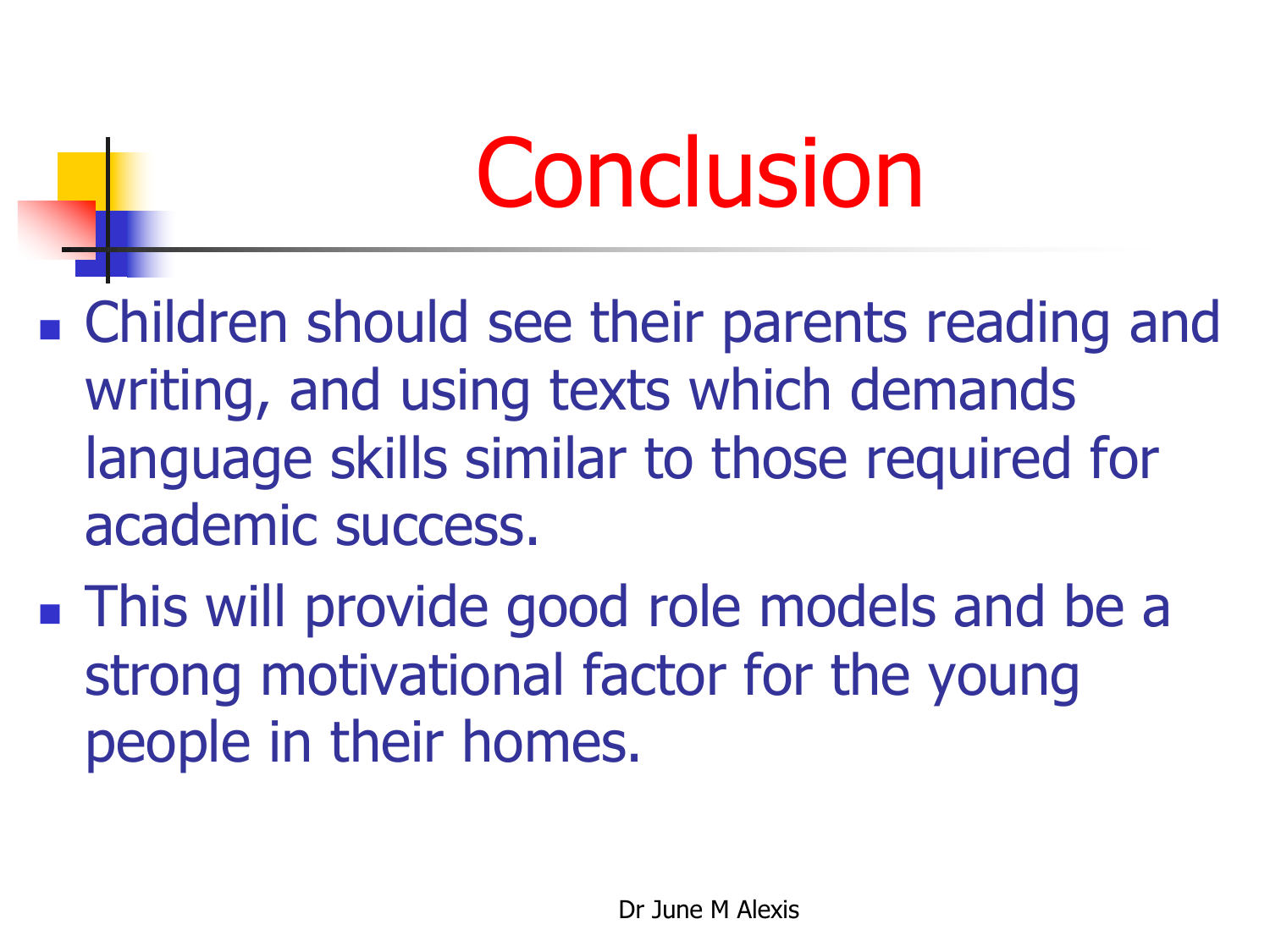# Conclusion cont'd

- Talk with and listen to your child's ideas and respond to the child as it is important for you to show your child that you are interested in what the child has to say.
- **Parents must treat their children with respect.**
- **n** As children grow older parents need to give them their own independence, allowing and trusting them to make choices and decisions for themselves.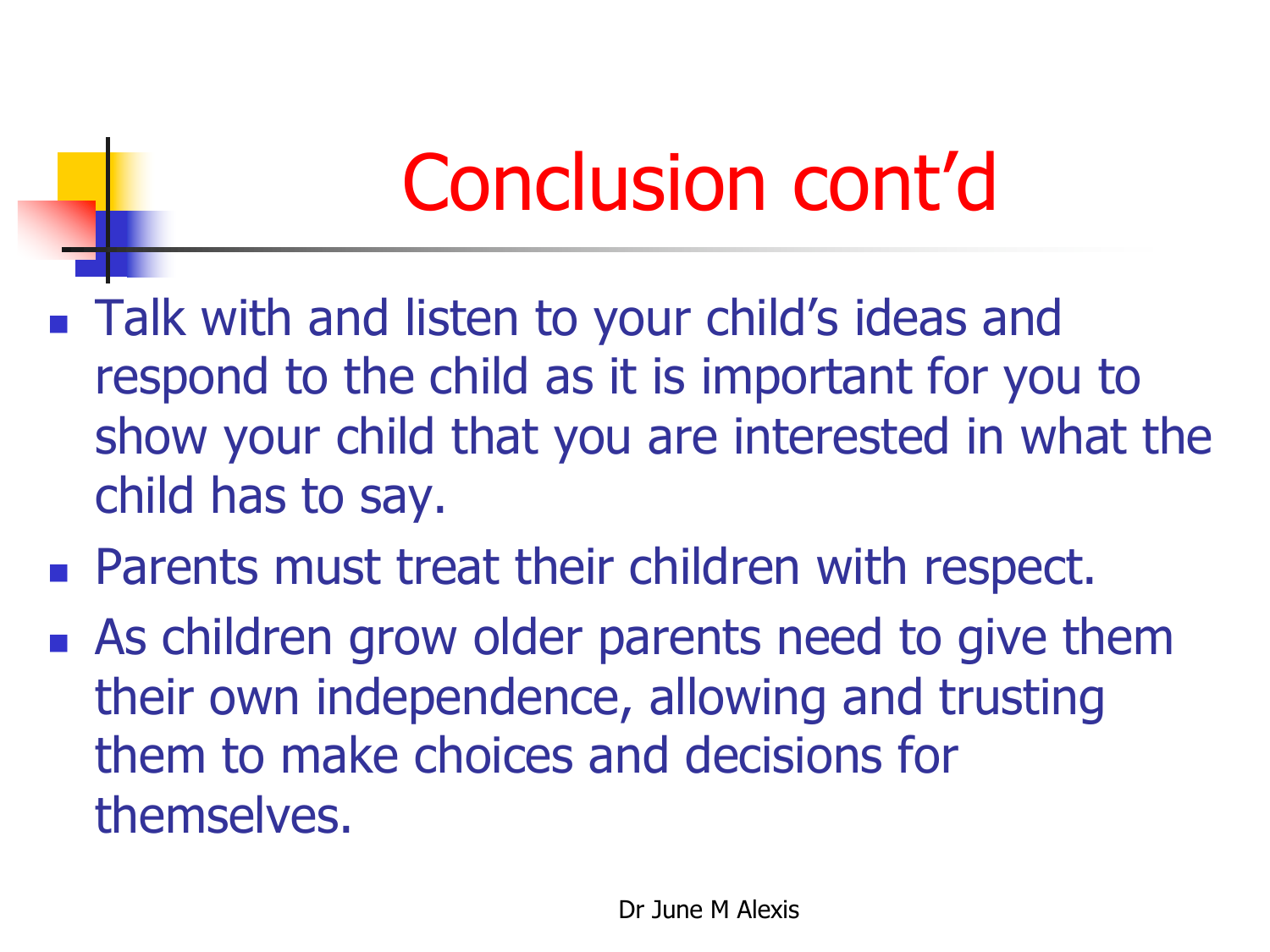# Conclusion cont'd

- **Finally, in the home environment parents should** encourage their children to have good behaviour, positive attitude and to be well-disciplined.
- **Poor and inappropriate behaviour will seriously** affect a child's learning.
- **n** During this difficult time parents can monitor their child's behaviour to ensure it is conducive for learning.
- Please see below links to Educational Internet Sites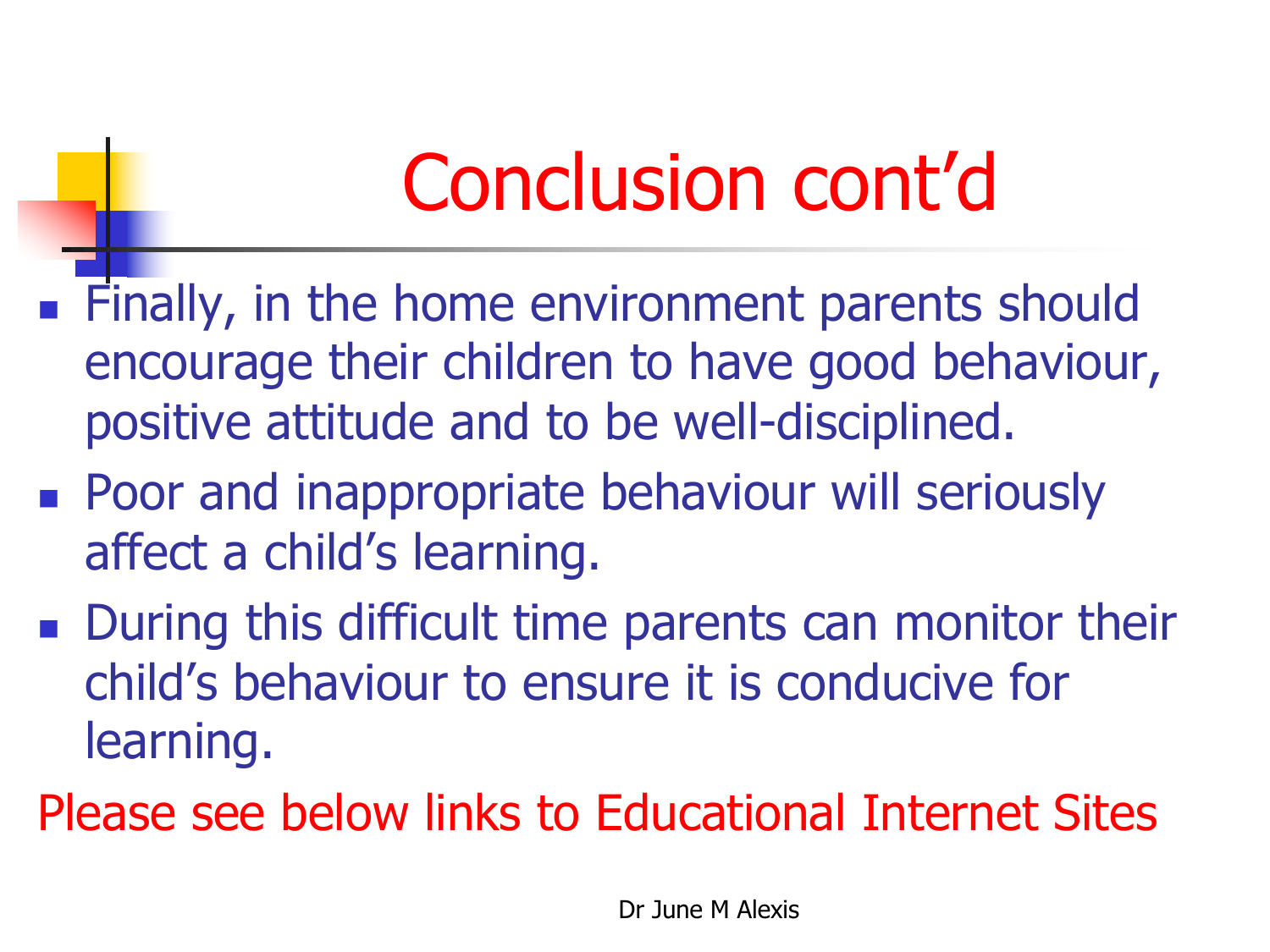# Educational Internet Sites

#### **GENERAL**

- 1. <http://www.sheppardsoftware.com/>
- 2. <https://www.primarygames.com/>
- 3. <https://www.bbc.co.uk/bitesize/collections/primary-games/1>
- 4. <https://www.education.com/games/>
- 5. <https://www.learninggamesforkids.com/>
- 6. <https://pbskids.org/games/>
- 7. <https://mrnussbaum.com/>
- 8. <https://kids.nationalgeographic.com/games/>
- 9. <https://www.poptropica.com/>
- 10. <https://www.funbrain.com/>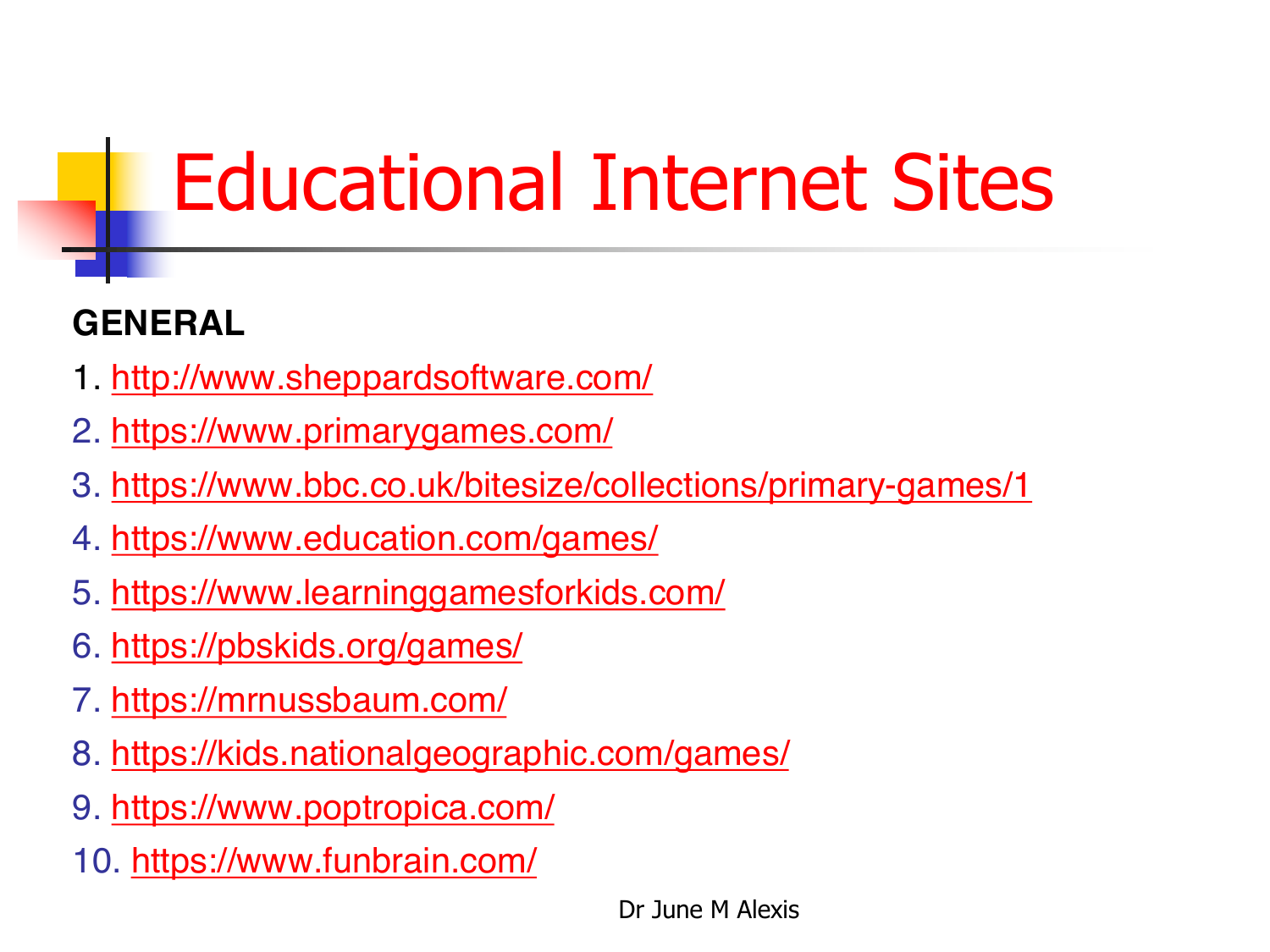#### Educational Internet Sites cont'd

#### **ENGLISH**

- 1. [https://www.spellingcity.com/spelling-games](https://www.spellingcity.com/spelling-games-vocabulary-games.html)vocabulary-games.html
- 2. [http://www.funenglishgames.com](http://www.funenglishgames.com/)
- 3. <https://pbskids.org/wordgirl/games/>
- 4. [https://www.gamestolearnenglish.com](https://www.gamestolearnenglish.com/)
- 5. https://www.hello-

[world.com/languages.php/?language=English](https://www.hello-world.com/languages.php/?language=English)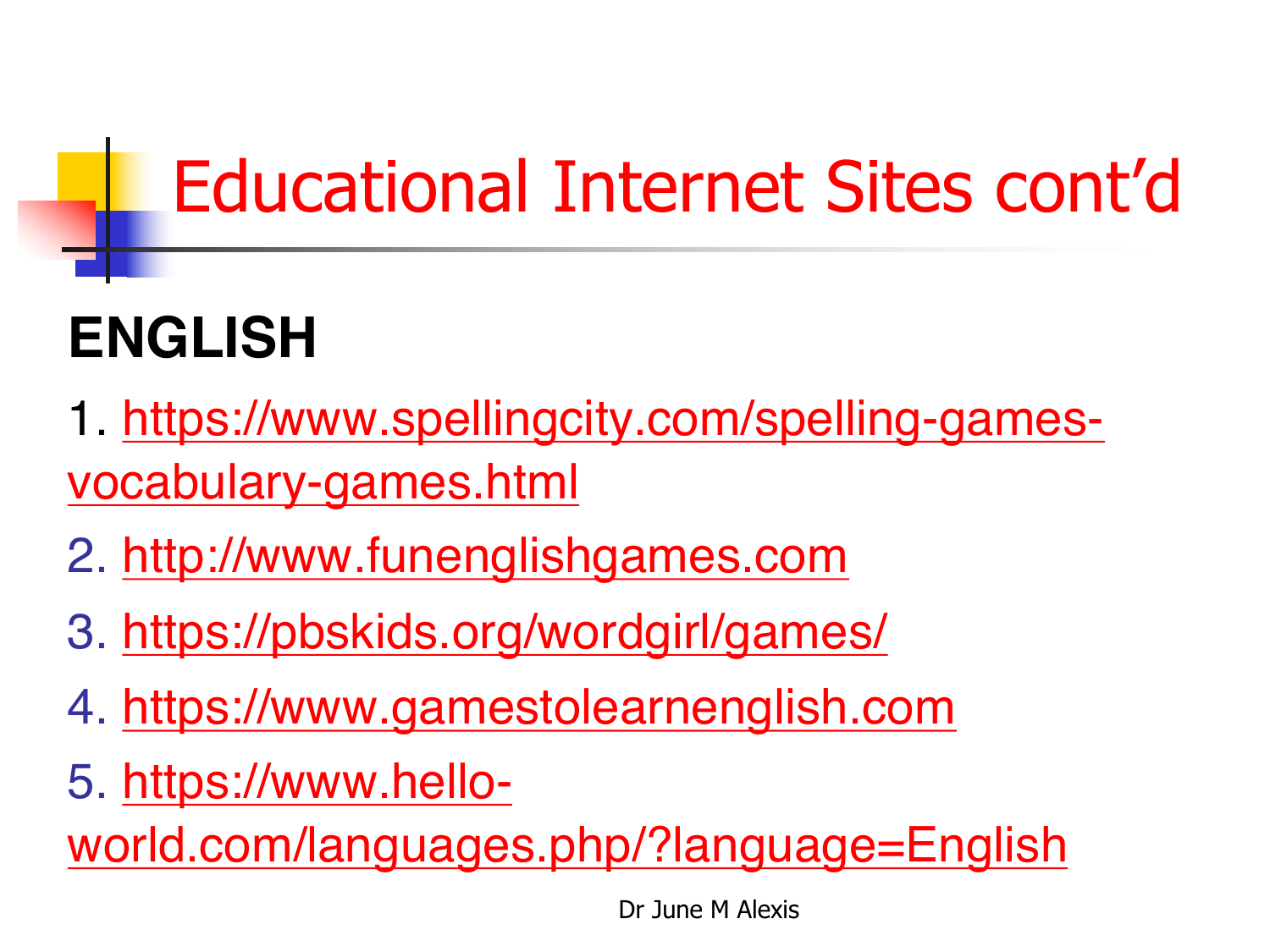#### Educational Internet Sites cont'd

#### **MATHS**

- 1. <https://www.topmarks.co.uk/maths-games>
- 2. <https://pbskids.org/games/math/>
- 3. <https://nrich.maths.org/>
- 4. [https://www.mathplayground.com/math](https://www.mathplayground.com/math-games.html)games.html
- 5. <https://mathpickle.com/>